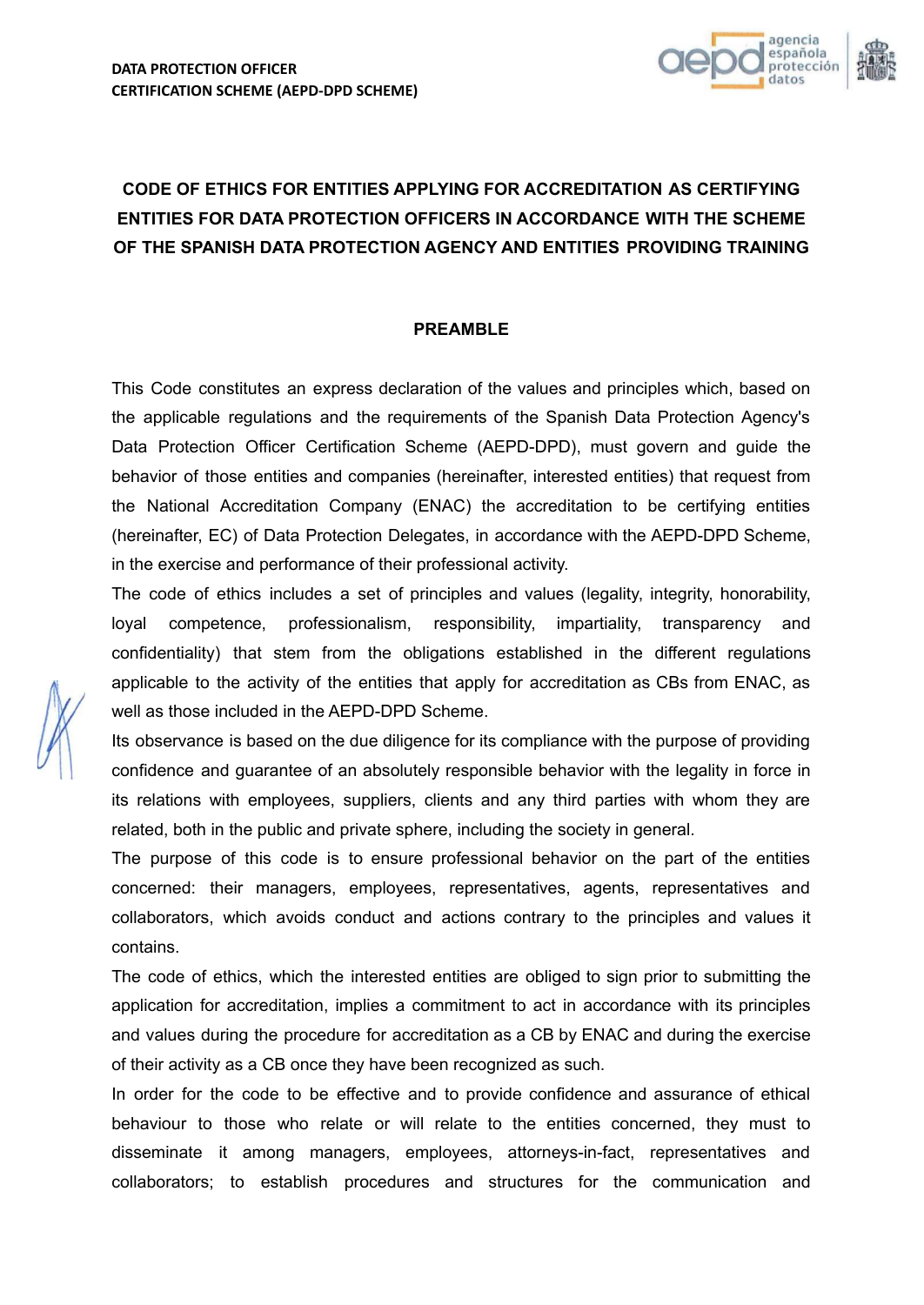

management of claims; and for the supervision and control of its observance, functions which, where appropriate, may also be carried out by the AEPD in order to guarantee the proper functioning of the AEPD-DPD Scheme.

The code of ethics also applies to training entities, whose behavior within the framework of the AEPD-DPD Scheme must observe the principles and values contained therein.

ARTICLE I. SCOPE OF APPLICATION

The principles and values contained in this code of ethics must be observed and complied with by the entities that apply to the National Accreditation Company (ENAC) to be accredited to certify DPD in accordance with the AEPD-DPD Scheme, as well as by their managers, employees, agents, representatives and collaborators, from the moment the application is submitted and during the exercise of their activity as CE within the framework of the AEPD-DPD Scheme.

It will be applicable to all the companies that are part of the entities concerned, including their managers, employees, proxies, representatives and collaborators.

The code of ethics shall apply to the training entities, their managers, employees, proxies, representatives and collaborators.

# ARTICLE II. PRINCIPLES OF ACTION

The entities concerned and their companies, their managers, employees, agents, representatives and proxies in the exercise of their activities shall behave in accordance with the following principles:

● **Legality**, the entities concerned shall strictly comply with the legislation and regulations in force at any given time, and especially with the provisions of the AEPD-DPD Scheme, in order to prevent any unlawful activity from being carried out and, in particular, practices or statements that in any way involve damage to the ENAC, AEPD, the AEPD-DPD Scheme, or to any of its stakeholders.

The entities concerned undertake to adopt the necessary measures to ensure that their managers, employees, proxies, representatives and collaborators are aware of the applicable regulations, including the principles and values of the code of ethics, and that they are able to observe them.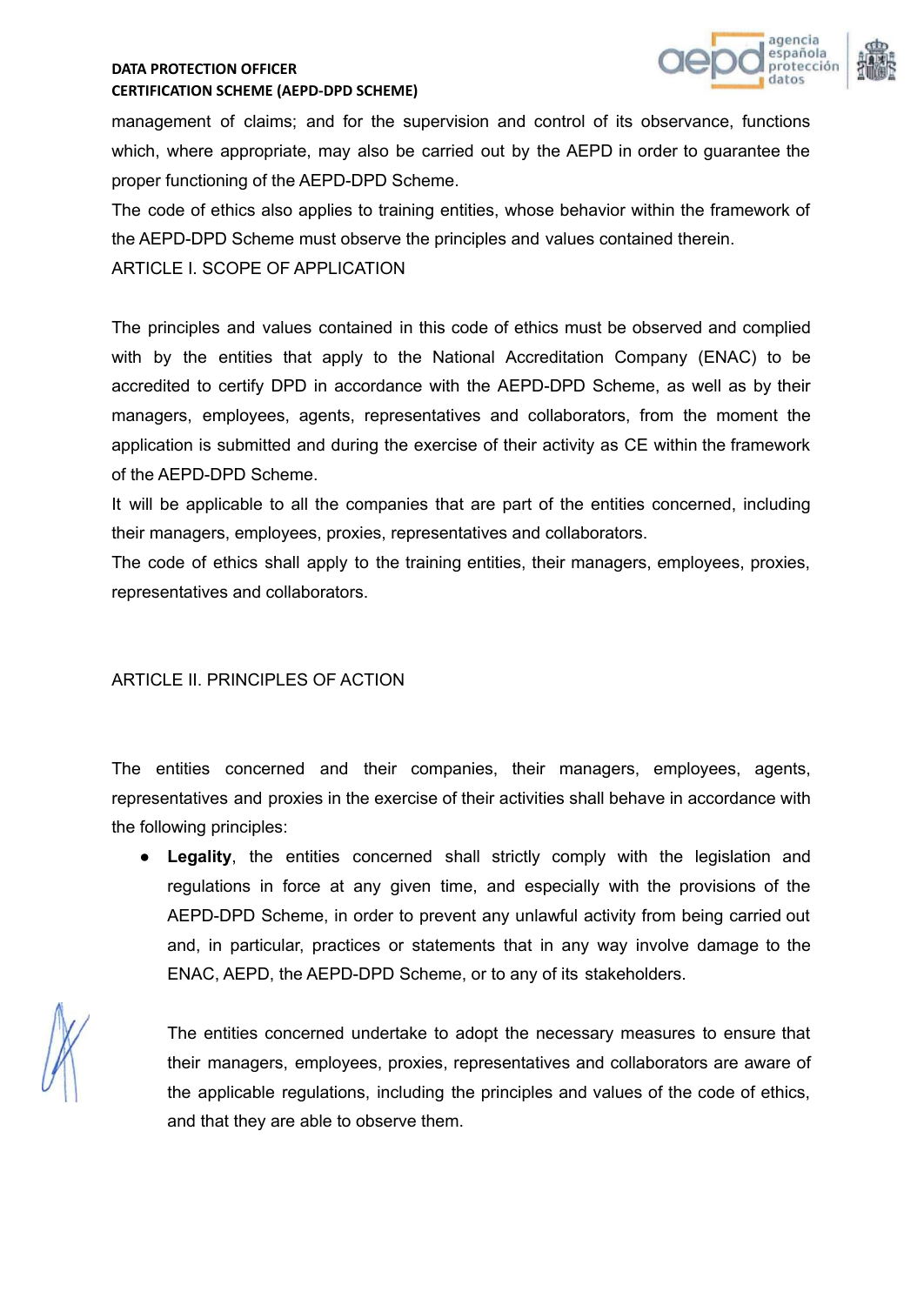

- **Integrity**, the entities involved shall conduct their activities at all times with professional ethics, in an honest, professional and good faith manner, avoiding conflicts of interest.
- **Honorability**, the interested entities shall not have been subject to any sanction in any of the areas of their activity and professional practice during the three (3) years prior to the submission of the application for accreditation.

(3) years prior to the presentation of the application for accreditation, nor have they been sanctioned during their performance as CB.

Fair **competition**, the entities concerned shall carry out their professional activity in a fair manner, without allowing misleading, fraudulent or malicious behavior.

In data protection, they shall avoid aggressive practices such as:

Acting with the intention of impersonating the identity of the Spanish Data Protection Agency or an autonomous data protection authority when making any communication to data controllers and data processors or data subjects.

Generate the appearance of acting in the name of, on behalf of or in collaboration with the Spanish Data Protection Agency or an autonomous data protection authority when making any communication to data controllers and data processors in which the sender offers its products or services.

To carry out commercial practices in which the decision-making power of the recipients is restricted by reference to the possible imposition of penalties for non-compliance with personal data protection regulations.

Offering any type of document by which it is intended to create an appearance of compliance with the provisions of data protection in addition to the implementation of training activities without having carried out the necessary actions to verify that such compliance actually occurs.

Assuming, without express designation by the data controller or data processor, the function of data protection officer and communicating in this capacity with the Spanish Data Protection Agency or the regional data protection authorities.

**Responsibility**, in the development of their professional activities, the entities concerned will assume the collaboration activities required by the AEPD and other public authorities, as well as the rest of the entities of the AEPD- DPD Scheme for its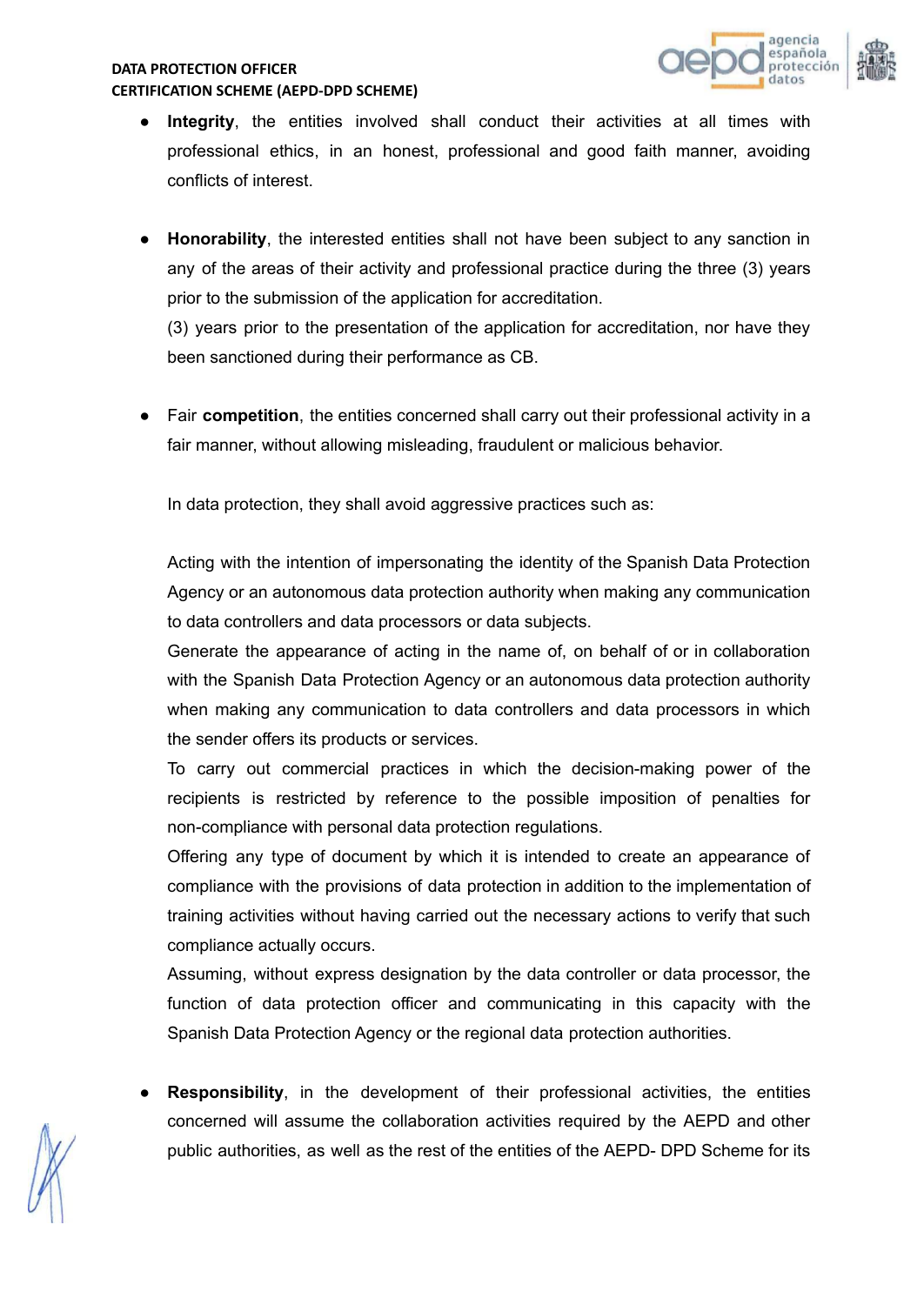

correct development and maintenance, avoiding any conduct that may damage their reputation.

- **Impartiality**, the entities concerned shall act objectively in their relations with third parties, without accepting pressure or influence from third parties that could call into question their professional integrity, or that of their managers, employees, agents, representatives and collaborators, in particular with the training entities of the AEPD-DPD Scheme.
- **Transparency**, the entities concerned shall act with transparency in the exercise of their professional activity(, in particular in the field of the AEPD-DPD Scheme which requires:
	- To inform all interested parties in a clear, precise and sufficient manner of all the aspects that converge in the professional exercise as a CE, provided that they are not subject to the confidentiality regime, in which case they shall be of a reserved nature and may not be disclosed.
	- Provide to all interested parties with clarity, accuracy and sufficiency all relevant information on the certification process and on the status of accreditation.
- **Confidentiality**, the entities concerned shall respect and keep the necessary protection and reserve of the information to which it may have access due to its activity as CB, safeguarding the legitimate rights of all interested parties. Such information shall not be used for its own benefit or that of its personnel, nor shall it be disclosed to inappropriate parties.

# **ARTICLE III. RELATIONS WITH THE ORGANIZATION'S PERSONNEL**

In their relations with their employees, managers and collaborators, the entities concerned: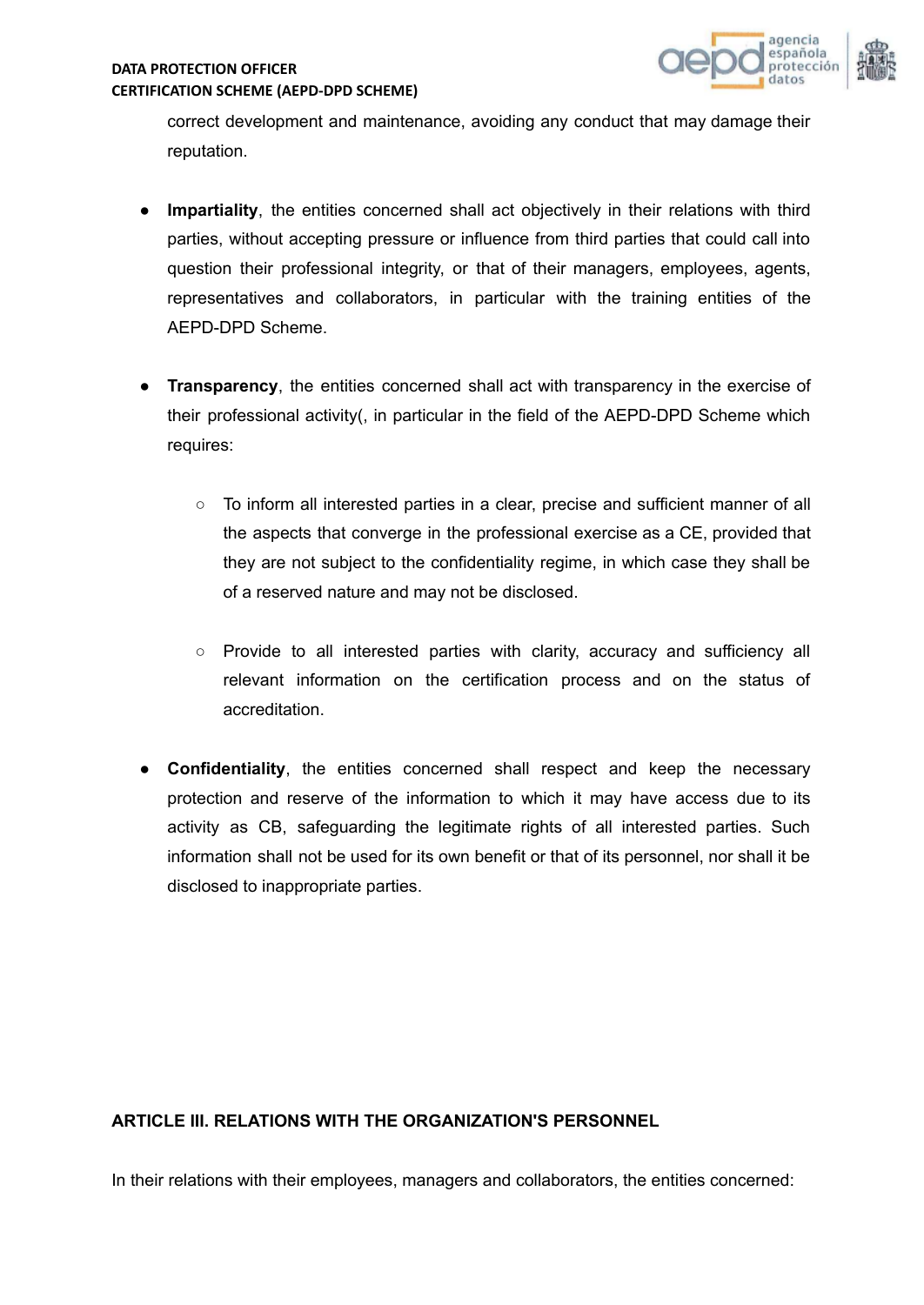

- Shall put in place the necessary means to communicate and disseminate the code of ethics among all their employees.
- Avoid situations that may give rise to conflicts of interest with the activities of the organization.
- Establish procedures that allow the notification of conduct contrary to the code of ethics and the AEPD-DPD scheme.
- Ensure that their personnel do not carry out illegal activities or conduct contrary to the code of ethics and the AEPD-DPD Scheme.
- They shall assume responsibility for the performance of their directors, employees, representatives and collaborators.

# **ARTICLE IV. RELATIONS WITH EXTERNAL COLLABORATORS, SUPPLIERS AND CUSTOMERS**

The entities concerned:

- Shall establish relationships based on respect for current legislation, the AEPD-DPD Scheme, ethical behavior, loyalty, good faith, trust, respect and transparency.
- They shall act with impartiality and objectivity in the selection processes of collaborators, applying duly documented criteria of competence and quality, avoiding at all times the collision of interests, in particular with the training entities.
- Documentary guarantee absolute independence with the entities that provide training to candidates for certification.
- They shall make known the contents of this code of ethics.

# **ARTICLE V. RELATIONS WITH CLIENTS**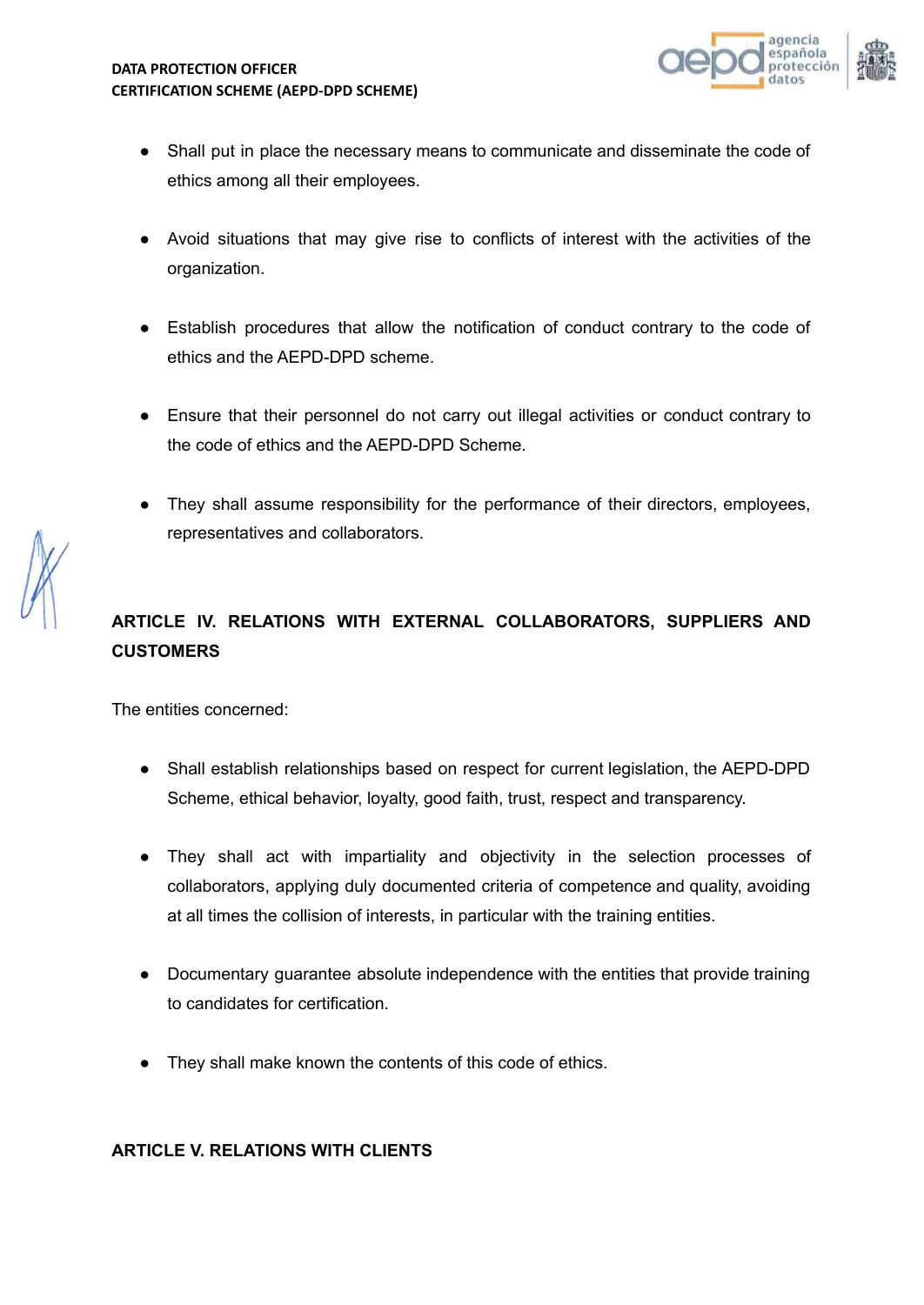

In their relations with clients, the entities concerned shall:

- Shall make known the contents of this code of ethics.
- Act ethically, with integrity, in good faith and professionally, aiming to achieve a high level of quality in the provision of their services, seeking to develop relationships based on trust, security and mutual respect.
- They shall always safeguard their independence, preventing their professional performance from being influenced by economic, family or friendship ties with clients, or by their professional relationships outside the activity of the CIs, and shall not accept gifts or favors of any nature from them or their representatives.
- They shall not make or accept, directly or indirectly, any payment or service of greater value or different from that established for the service provided.
- Shall inform the client of any situation that may give rise to a conflict of interest in the provision of their services before taking on a professional assignment.
- Shall not carry out any promotional activity (advertising, informative material, or other) that may lead clients to an incorrect interpretation of the meaning of the Accreditation under the AEPD-DPD Scheme, or to expectations that do not correspond to the real situation.
- Will not offer the required training in the AEPD-DPD Scheme or advertise, on its website, or in other media, courses related to the AEPD-DPD Scheme.
- Shall not make offers, discounts or other benefits to candidates to obtain the DPD certification for coming from specific training programs.

### **ARTICLE VI. RELATIONSHIP WITH PUBLIC AUTHORITIES AND BODIES**

Relations with institutions, bodies and public administrations (state, regional and local), especially with the AEPD, shall be developed under the principle of maximum collaboration and scrupulous compliance with its resolutions. The communications, requirements and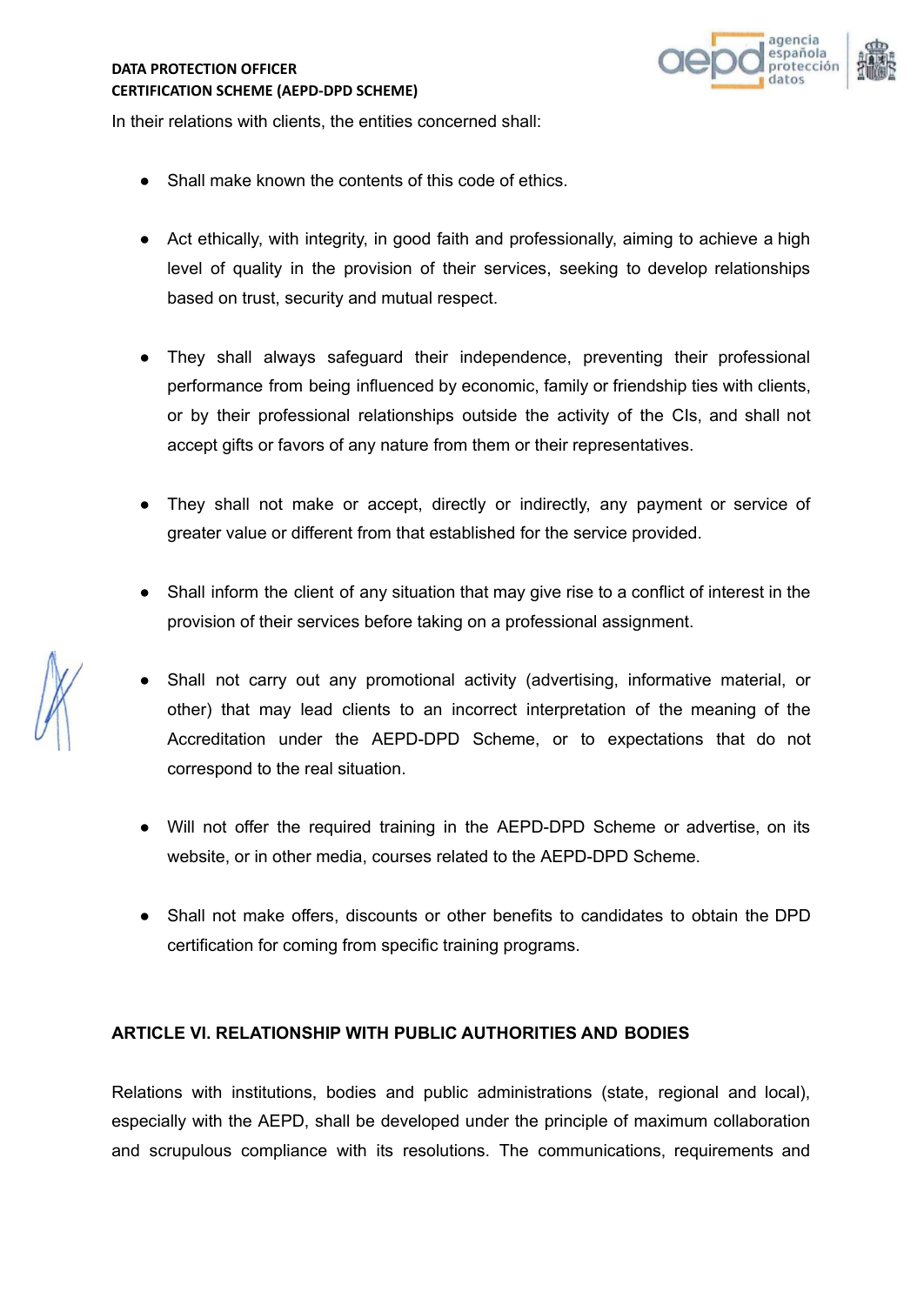

requests for information that the interested entities receive from public authorities and bodies shall be dealt with diligently, within the deadlines established for this purpose.

## **ARTICLE VII. CONTROL OF APPLICATION OF THE CODE**

The Certification and Training Bodies shall allow ENAC and the AEPD access to the register of complaints related to the code of ethics and shall fully collaborate with any action or investigation into compliance with the code carried out by ENAC or the AEPD.

## **ARTICLE VIII. ACCEPTANCE AND INTERPRETATION OF THE CODE OF ETHICS**

The AEPD-DPD Scheme requires a high level of commitment from the entities concerned in complying with the code of ethics.

The entities concerned undertake to subscribe to and apply this code of ethics, which forms part of the AEPD-DPD Scheme.

Any doubts that may arise regarding the interpretation or application of the code of ethics should be consulted with the AEPD, which has the obligation to promote knowledge of and compliance with the code and to interpret it in case of doubt.

# **ARTICLE IX. NON-COMPLIANCE WITH THE CODE OF ETHICS**

Failure to adhere to the code of ethics, or failure to comply with any of the commitments it implies, will result in the termination of the contract for use of the Trademark.

### **ARTICLE X. TRANSITIONAL REGIME**

The interested entities and those already accredited as Certification Entities by ENAC, and the Training Entities shall subscribe to the code of ethics within the terms established in the Transitional Provision of the Scheme (section 10 of the Scheme).